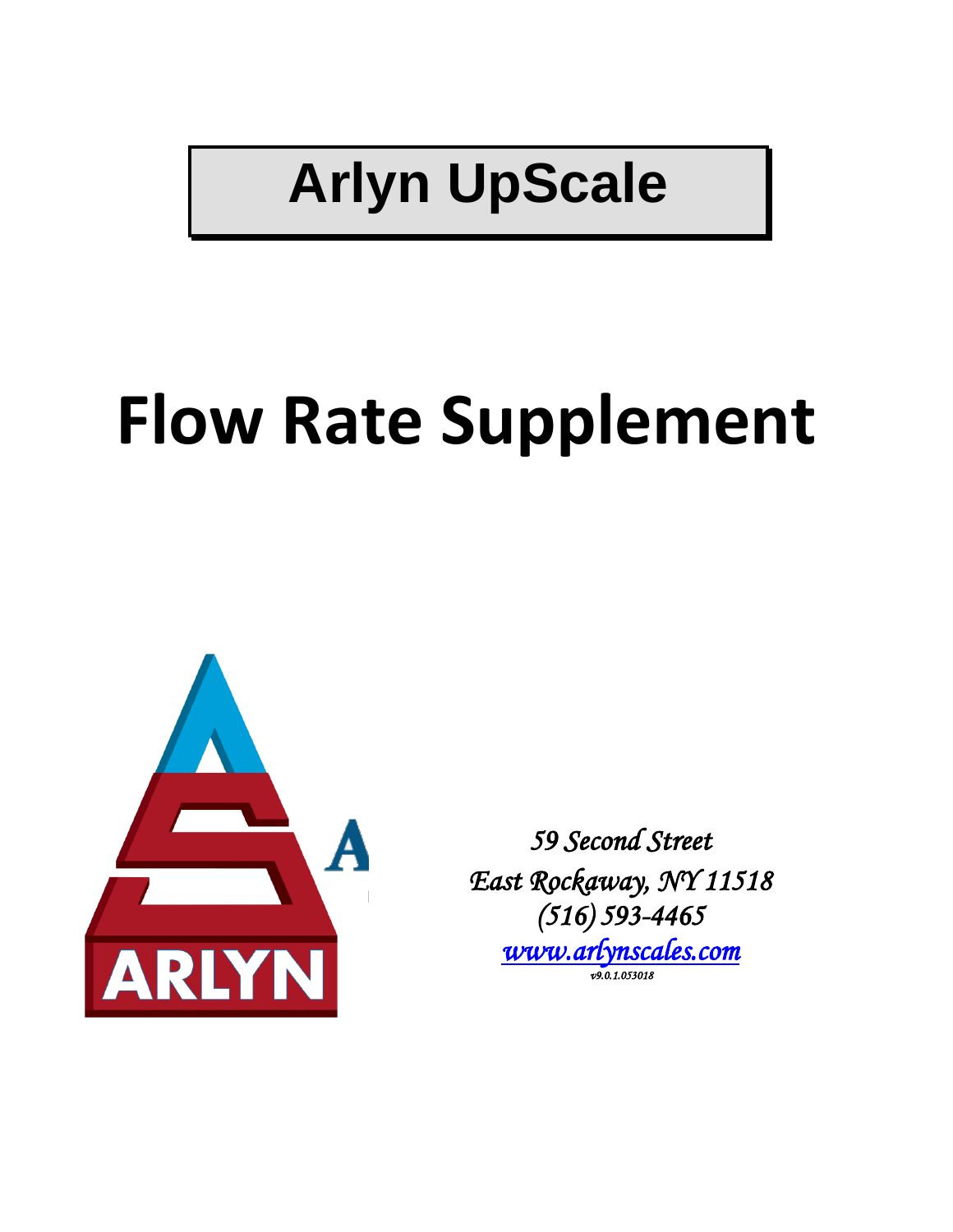## **CONTENTS**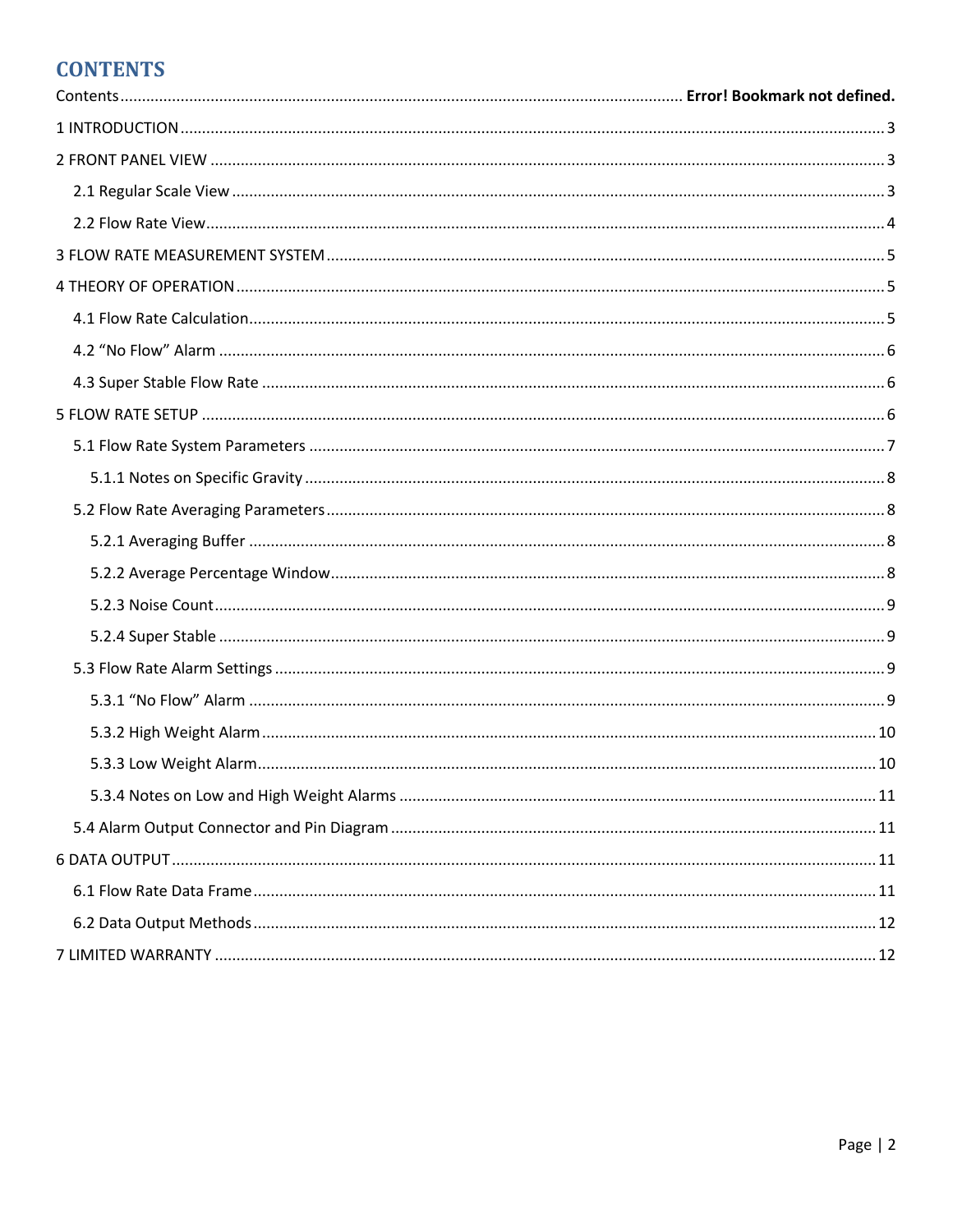## <span id="page-2-0"></span>**1 INTRODUCTION**

This document serves to describe the flow rate feature of the Arlyn UpScale. It is intended to be used a supplement to the main Arlyn UpScale instruction manual included with the scale. It should not be used as a replacement of the manual.

This supplement assumes that the user of the scale is already familiar with the elements of menus, navigation and various screen indicators in the Arlyn UpScale Touchscreen Indicator.

Setup the scale as described in Chapter 5 of the Instructions Manual before proceeding.

## <span id="page-2-1"></span>**2 FRONT PANEL VIEW**

## <span id="page-2-2"></span>**2.1 Regular Scale View**



FLOW RATE START BUTTON Press this button to begin Flow Rate calculation.

ALARM INDICATORS Setpoint triggers for any alarms that might occur during the regular weighing process. These can be set in the Flow Rate Setup Screen.

#### **ALARMS – NON-FLOW RATE OPERATION**

High Weight Alarm (Pin 2) [Default: Turns on at 100lbs] Low Weight Alarm (Pin 3) [Default: Turns on at 0lbs]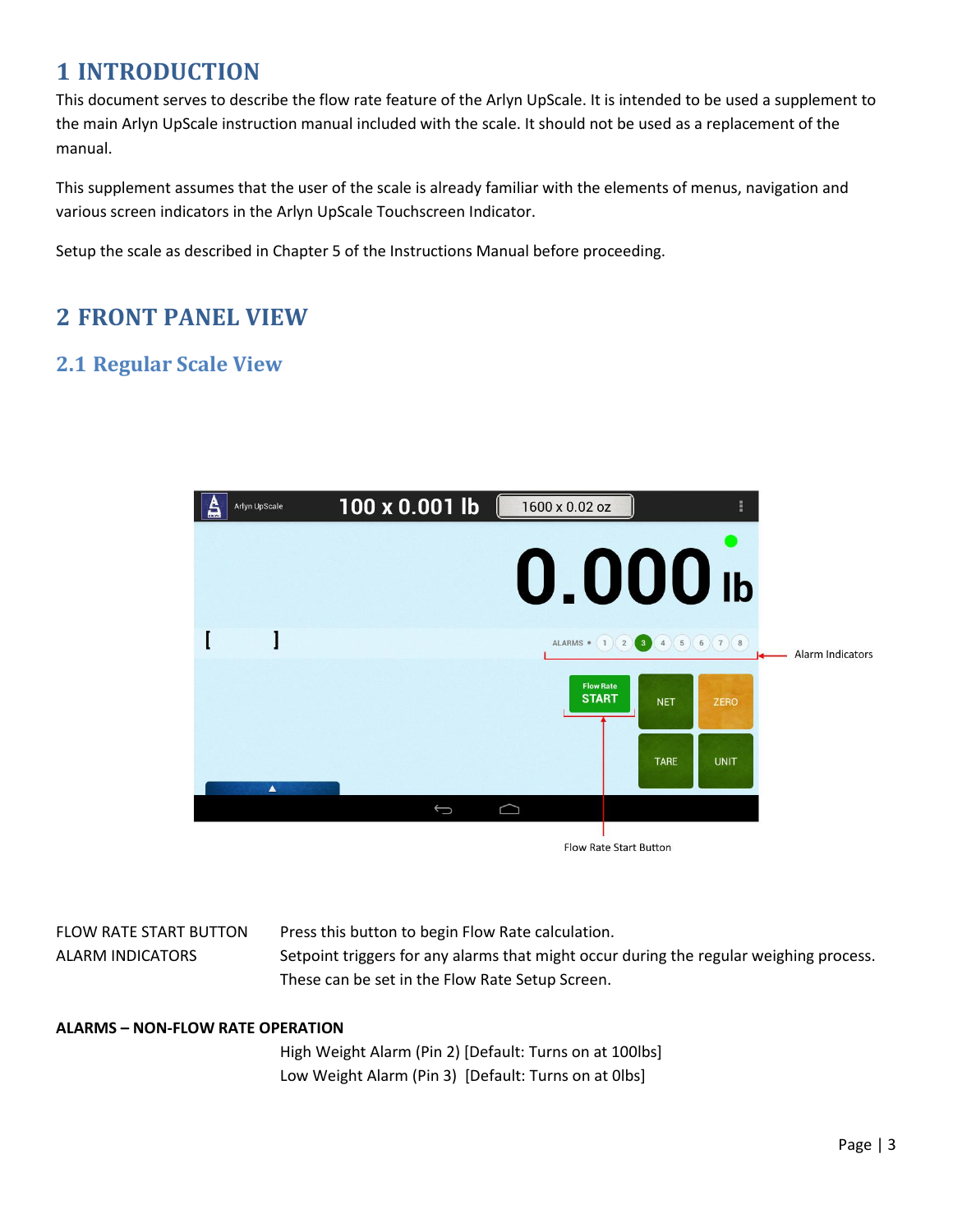#### <span id="page-3-0"></span>**2.2 Flow Rate View**



| <b>FLOW RATE</b>             | Shows the current calculated flow rate                                          |
|------------------------------|---------------------------------------------------------------------------------|
| <b>FLOW RATE ALARMS</b>      | Setpoint triggers that shows any alarms occurring during the Flow Rate process. |
| STOP FLOW RATE BUTTON        | Press this button to stop the Flow Rate calculation.                            |
| <b>CURRENT ACTUAL WEIGHT</b> | Shows the actual weight on the platform.                                        |

#### **ALARMS – FLOW RATE OPERATION**

Pin 1 – No Flow Alarm [Default: Turns on when Flow Rate < 1.0 gal/hour for 30s]

Pin 2 – High Weight Alarm [Default: Turns on when weight is >= 100lb]

Pin 3 – Low Weight Alarm [Default: Turns on when weight is <= 0lb]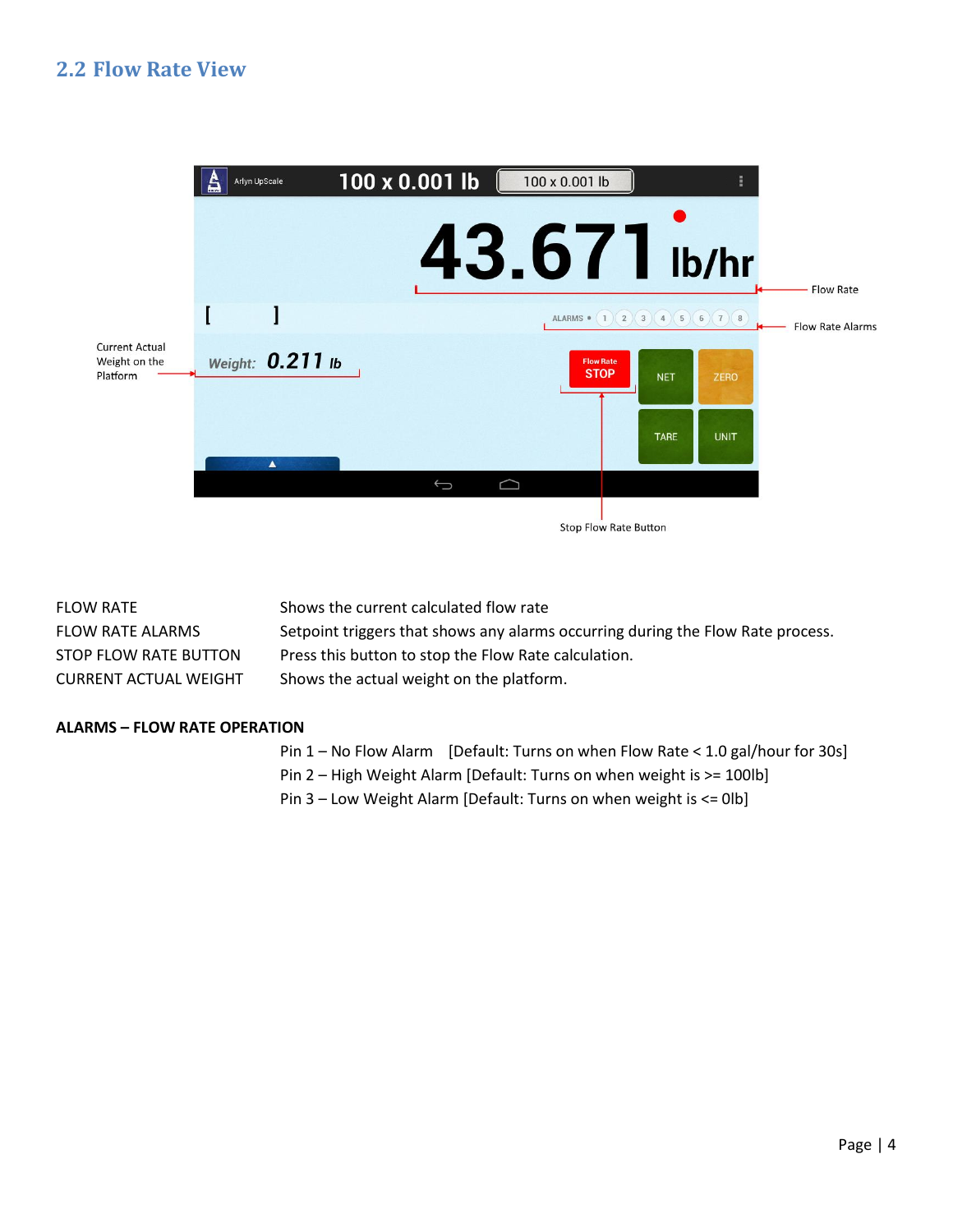## <span id="page-4-0"></span>**3 FLOW RATE MEASUREMENT SYSTEM**

The Flow Rate Measurement System is a feature that allows the user to measure the flow rate of liquid dispensed from a container based on the change in weight of that container.

The system operates based on specialized built-in configurations specifically designed for flow rate measurement. The measurement system uses a combination of accurate weight measurements, filtering, setpoint control, analog output and optional data logging to bring about a complete application implementation.

#### *To activate flow rate calculation, simply press the Flow Rate Start Button on the front panel.*

## <span id="page-4-1"></span>**4 THEORY OF OPERATION**

#### <span id="page-4-2"></span>**4.1 Flow Rate Calculation**

When the flow rate calculation system is activated on the scale, depending on the actual flow rate of the liquid from the drum, the scale may not show the flow rate value immediately after activation. This is because the scale has a certain resolution and the flow of liquid needs to surpass this resolution.

For example, let's assume a regular scale capacity of 1500lbs with a resolution of 0.2lbs. This means that if the container on the platform (a drum) has not dispensed at least 0.2lbs of the liquid, the next flow rate value will not be calculated. Any calculation before the 0.2lb drop in weight will be meaningless.

Taking this principle into consideration, let's say that liquid of specific gravity 1.0 is dispensed from the drum at a flow rate of 1.0gal/hr. This means that for the specific gravity, the flow rate is 8.3lbs/hour ≈ 0.1 lbs./minute.

Using the above specification, the next flow rate calculation to appear on screen will take at least 2 minutes. (0.1 x 2 min = 0.2lbs drop in weight).

In addition to this method of calculation, the system is designed to produce the most accurate result after 0.6lb drop in weight. Therefore, when activating the flow rate calculation for the first time, the screen shows the indicator 'P' at the bottom of the screen, notifying the user that the next few values shown on screen are preliminary and should not be taken into consideration. These values will only change after a 0.2lb drop in weight has occurred.

The 'P' indicator will disappear once a 0.6lb drop in weight is detected. For a liquid of specific gravity 1.000 and a flow rate of 1.0 gal/hour, this can take up to 6 minutes.

If the platform resides on a vibrating surface, or if the user shakes the platform in anyway, the flow rate calculation will be affected. The discrepancies in values may last for a few minutes (especially if the flow rate is very low) before the system stabilizes with accurate flow rate values. Precautions need to be taken so that such events should not happen if accuracy is desired at all times. If this characteristic is not desired, you can activate "Super Stable Flow Rate" feature as described in **Section 4.3** below or i[n Flow Rate Averaging Parameters](#page-7-4) (Section 5.2)

For fast flow rates, new values will be calculated every 3 seconds even if the drum scale is dispensing more than 0.2lbs/second. The correction time for fast flow rates is negligible.

Now if the scale has a lower resolution, then the calculation of flow rate takes a shorter time. For example, if the scale has a resolution of 0.001lb, this means that to calculate the next flow rate value should take less than a second. It all depends on the resolution of the scale and its capacity.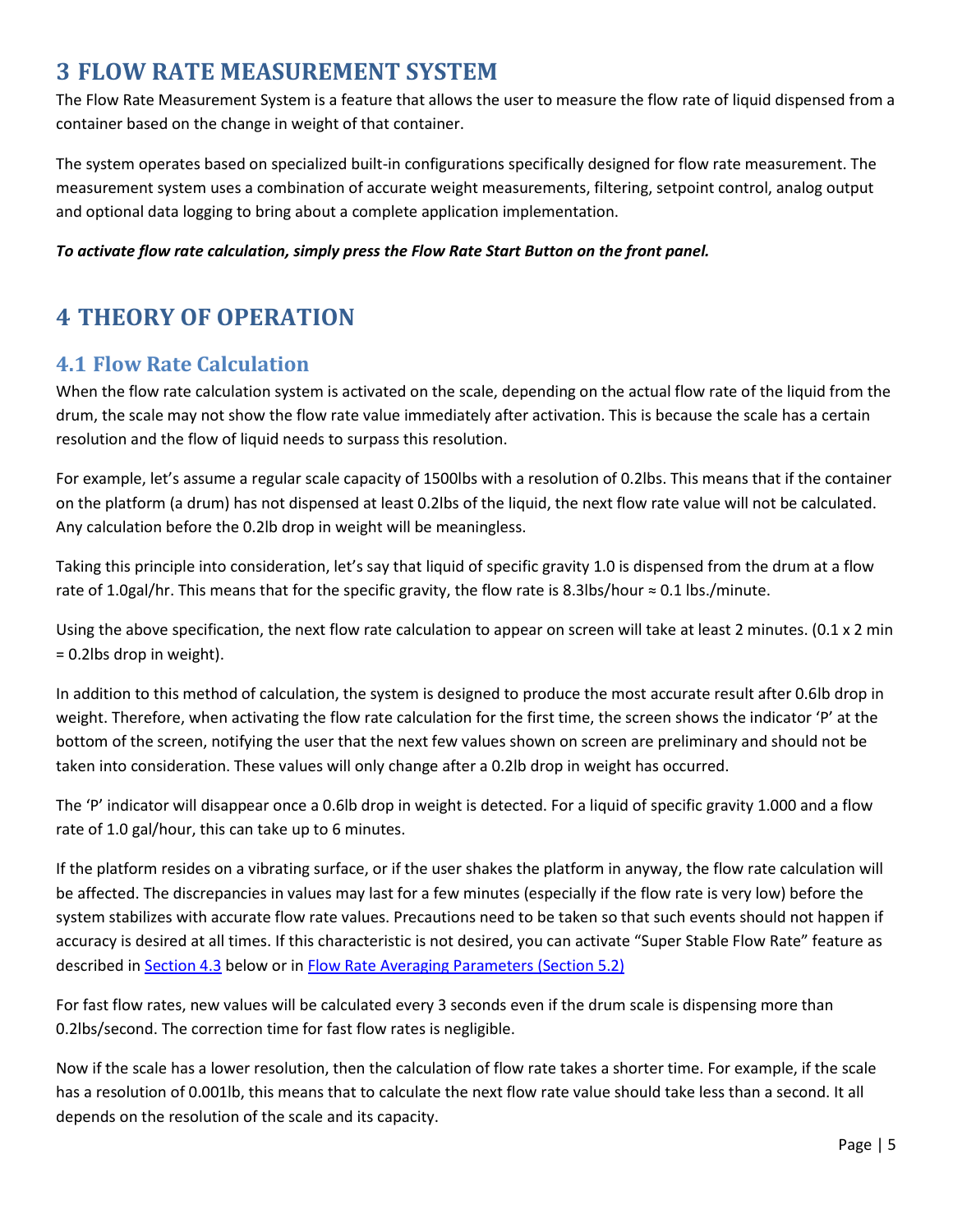## <span id="page-5-0"></span>**4.2 "No Flow" Alarm**

In order to use the scale's "no flow" alarm signal the scale must **measure a flow rate of at least 1 gallon per hour if the liquid's specific gravity is 1**. An alarm will signal if the system detects that the flow is less than 1 gallon per hour notifying the user that the liquid is not being fed through the pump.

This is the minimum flow rate condition for this particular specific gravity. If the "no flow" alarm is set to a higher flow rate (using th[e Flow Rate Alarm Settings](#page-7-1) (Section 5.3) setup screen), then the alarm will signal if the flow rate falls below that set rate. If the "no flow" alarm is set to a higher flow rate, then the alarm will signal within a shorter time compared to the above specification. This time depends on how long it takes to dispense the weight of the liquid that is three times the resolution of the scale.

Example, for 1500lb scale with a resolution of 0.2lbs, for a liquid of SG = 1 flowing at 1 gallon per hour, it will take 6 minutes for the container to dispense 0.6lbs of weight. If the "no flow" alarm was set at this minimum level, then the alarm will signal in 6 minutes for a "no flow" condition.

If the "no flow" alarm was set at 2 gallons per hour, then parameters for the alarm signal will change. For this case, assume that the liquid was flowing at 2 gallons per hour; this means the container dispenses 0.6lbs of weight in 3 minutes. Therefore, if the flow rate falls below this level for 3 minutes, the "no flow" alarm will signal. The higher the flow rate set in the "No Flow" alarm screen, the shorter the time it takes for the alarm to signal in the "no flow" condition

## <span id="page-5-1"></span>**4.3 Super Stable Flow Rate**

If you require that the scale shows extremely stable readings of Flow Rate despite of vibrations and other external disturbances, you can activate Super Stable Flow Rate feature. This will keep the flow rate reading stable at the expense of speed (at which the flow rate changes). It is only recommended to use this feature if the environment this apparatus will operate on is extremely unstable with a lot of vibrations and other noisy elements.

## <span id="page-5-2"></span>**5 FLOW RATE SETUP**

Now that we understand how this scale calculates flow rate, we will now learn how to set the parameters for Flow Rate so you can get accurate readings for your liquid flow.

The Flow Rate setup screen can be accessed through MENU/SETTINGS/FLOW RATE. In this menu, there are two options:

- Flow Rate System Parameters
- Flow Rate Averaging Parameters
- Flow Rate Alarm Settings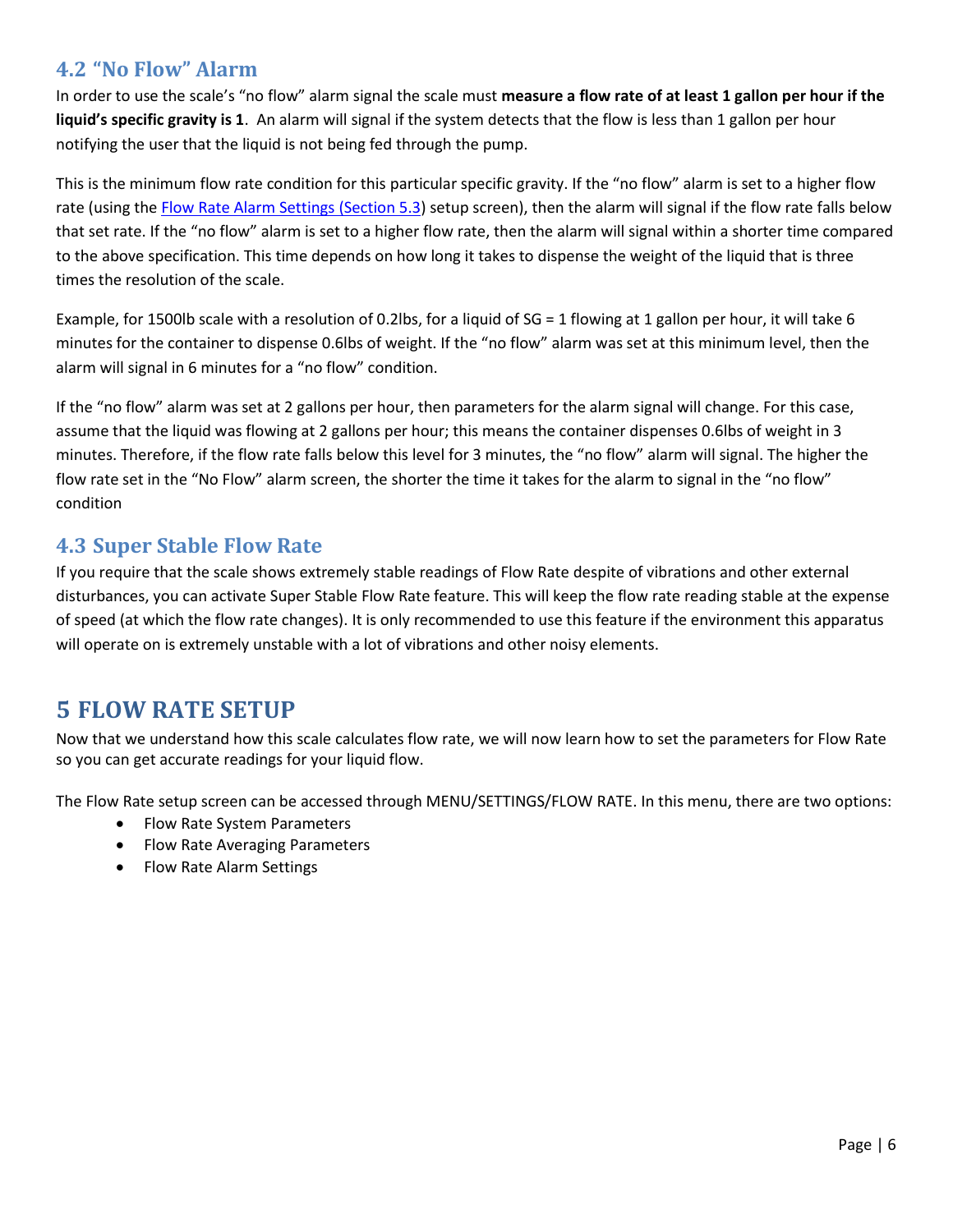| Arlyn UpScale         | 100 x 0.001 lb<br>1600 x 0.02 oz<br>F                                                                               |
|-----------------------|---------------------------------------------------------------------------------------------------------------------|
| <b>Manage Units</b>   | Flow Rate System Parameters<br>Liquid Name, Specific Gravity, Preliminary Weight, Measurement Period, and Time Unit |
| Auto Zero<br>Accuracy | Flow Rate Averaging Parameters<br>Averaging Buffer Size, Averaging Window, and Noise Count                          |
| <b>OPTIONS SETUP</b>  | Flow Rate Alarm Settings                                                                                            |
| <b>Flow Rate</b>      | No Flow Alarm, High Weight Alarm, and Low Weight Alarm<br>Flow Rate Help                                            |
| <b>Print Frames</b>   | Documentation on setting appropriate Flow Rate parameters                                                           |
| Security              |                                                                                                                     |
| Wireless              |                                                                                                                     |
| <b>SYSTEM</b>         |                                                                                                                     |
| <b>System Setup</b>   |                                                                                                                     |
| Diagnostics           |                                                                                                                     |
| <b>Themes</b>         |                                                                                                                     |
| Sync                  |                                                                                                                     |
|                       |                                                                                                                     |

## <span id="page-6-0"></span>**5.1 Flow Rate System Parameters**

The Flow Rate System Parameter Settings is used to set the specifications of the Flow Rate Measurement system. This includes settings such as Specific Gravity of the liquid, the preliminary weight of flow, the measurement period between two weight values and per time unit.

| <b>Flow Rate System Parameters</b>                                  |                          |      |
|---------------------------------------------------------------------|--------------------------|------|
| Liquid Name<br><b>Specific Gravity</b><br><b>Preliminary Weight</b> | Water<br>1.0<br>0.100000 | lb   |
| <b>Measurement Period</b>                                           | 1.0                      | S    |
| Time Unit                                                           | Hour                     |      |
| Cancel                                                              |                          | Save |

| <b>Liquid Name</b>        | This field is optional. It allows you to set what the name of the liquid in the container of your<br>flow rate apparatus.                                                                      |
|---------------------------|------------------------------------------------------------------------------------------------------------------------------------------------------------------------------------------------|
| <b>Specific Gravity</b>   | The Specific Gravity of the liquid in your flow rate apparatus.                                                                                                                                |
| <b>Preliminary Weight</b> | This is the initial weight that has to flow out before the Flow Rate system starts measuring flow<br>rate. If this weight has not flowed out yet, the system will show "P" on the front panel. |
| <b>Measurement Period</b> | This is the period of time to between measuring two weight values to calculate Flow Rate.                                                                                                      |
| <b>Time Unit</b>          | This is the division of time for Flow Rate.                                                                                                                                                    |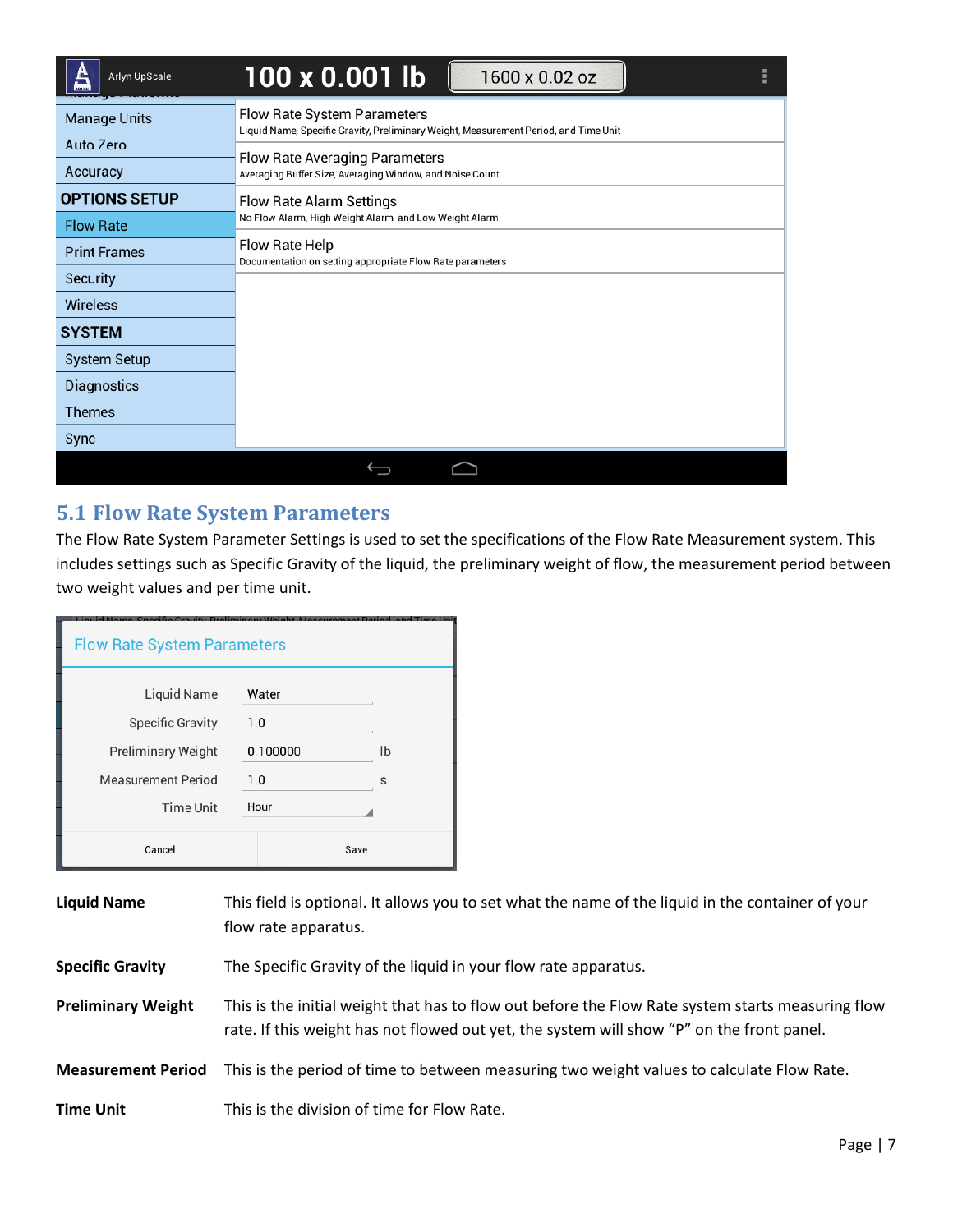#### <span id="page-7-0"></span>**5.1.1 Notes on Specific Gravity**

The specific gravity of a liquid is defined as the ratio of the density of a given solid or liquid substance to the density of water at a specific temperature and pressure, typically at 4°C (39°F) and 1 atm (760.00 mmHg). It is, by definition, a dimensionless quantity.

Mathematically, specific gravity (SG) is expressed as:

$$
SG = \frac{\rho_{\text{substrance}}}{\rho_{\text{H}_2\text{O}}}
$$

where  $P$ substance is the density of the substance, and  $P_{\text{H}_2\text{O}}$  is the density of water. *(Source: Wikipedia)* 

For example, the SG of water is 1.000. The SG of Hexene is 0.673.

<span id="page-7-4"></span>In the Flow Rate System, the specific gravity is used to display the weight of the liquid in gallons. Press the UNIT button to change the units to Gallons (or any other desired unit).

#### <span id="page-7-1"></span>**5.2 Flow Rate Averaging Parameters**

The Flow Rate Averaging parameters are used to set the filter values for the Flow Rate Measurement system. The system uses these values to calculate the most accurate results at the time of operation. Keep these settings as they are unless it is absolutely necessary to change them.

| <b>Flow Rate Averaging Parameters</b> |    |       |
|---------------------------------------|----|-------|
| Averaging Buffer                      | 3  | slots |
| Averaging Window                      | 10 | %     |
| Noise Count                           | 3  |       |
| Super Stable                          | No |       |
| Cancel                                |    | Save  |

#### <span id="page-7-2"></span>**5.2.1 Averaging Buffer**

This is the buffer that is used to average each calculation of flow rate to give out a value that is gradually calculated over time as the flow of the liquid continues. It is recommended that the user should not change the default value of this parameter.

Assigning a bigger number to this value increases the number of slots the system provides to the flow rate averaging routine. This gives out more accurate results. The drawback is a slowdown in performance as the number of slots increases.

#### <span id="page-7-3"></span>**5.2.2 Average Percentage Window**

The average percentage window is the parameter used to detect values that will renew the averaging buffer. The factory default is 10.00% of the current calculated flow rate. This means that if the flow rate wavers above this window for at least 3 instances of calculation, then it is considered to be the new flow rate value. The flow rate averaging buffer (discussed above) is flushed and initialized with the new flow rate value.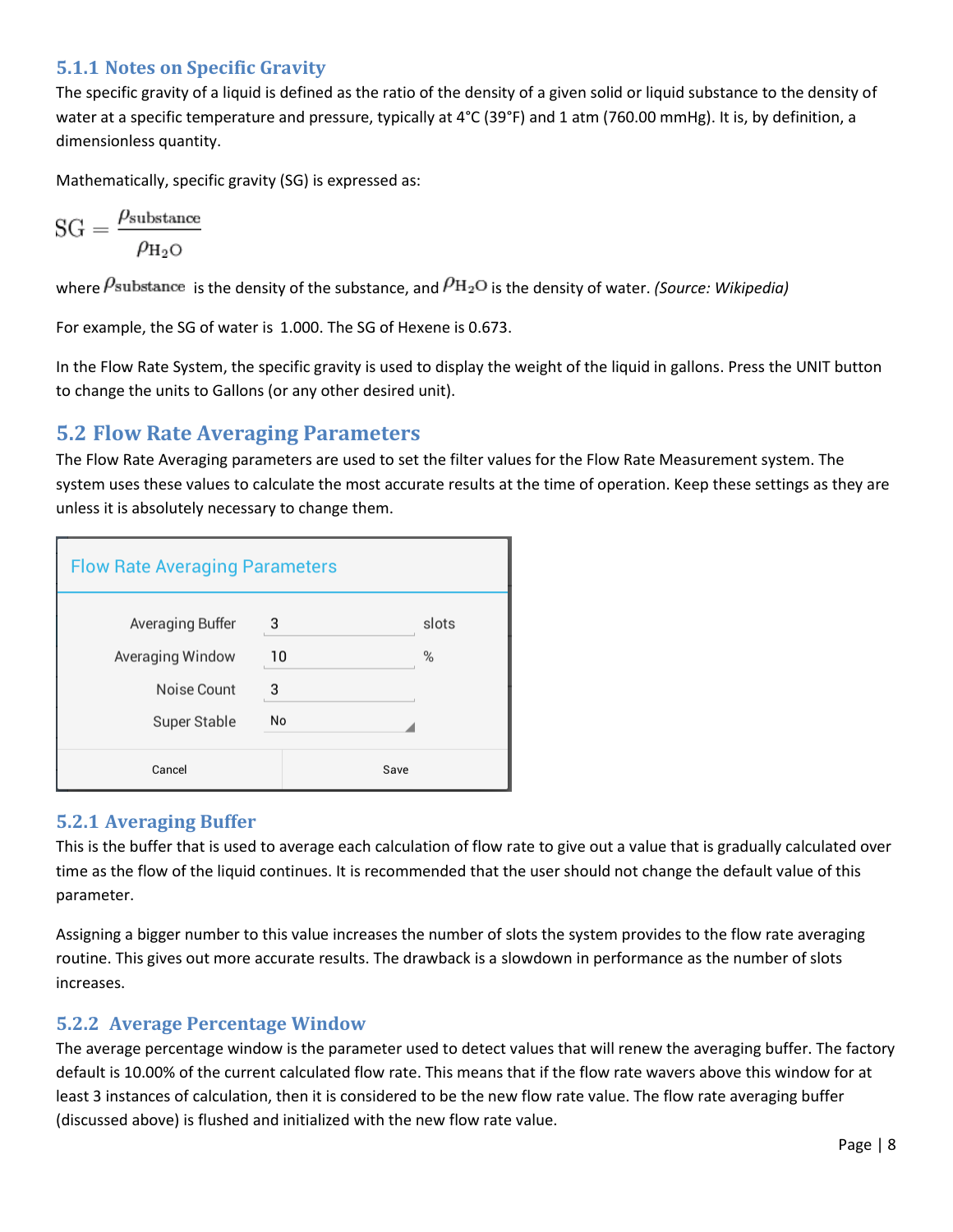Increasing the percentage value on this parameter increases the stability of the calculated flow rate value, but decreases its accuracy. maximum number of slots that can be used is 100.

#### <span id="page-8-0"></span>**5.2.3 Noise Count**

This is the noise count of filtering mechanism. This sets the number of weight values that need to be discarded before considering that the new weight value is a **new** value and not part of the current weight value averaging process. The noise count is inversely proportional to weight accuracy and directly proportional to performance. This means that the higher this number, the less accurate the weight value, the faster your performance.

#### <span id="page-8-1"></span>**5.2.4 Super Stable**

If you require that the scale shows extremely stable readings of Flow Rate despite of vibrations and other external disturbances, you can activate Super Stable Flow Rate feature. This will keep the flow rate reading stable at the expense of speed (at which the flow rate changes). It is only recommended to use this feature if the environment this apparatus will operate on is extremely unstable with a lot of vibrations and other noisy elements.

## <span id="page-8-2"></span>**5.3 Flow Rate Alarm Settings**

The Flow Rate Alarm Settings parameters are used by the Flow Rate Measuring system to determine any instances at which the Flow Rate measurement is being done improperly. This includes alarms for low or no flow alarm (Alarm Flow), too much liquid in the drum (High Weight Alarm), and not enough liquid (Low Weight Alarm).

| <b>Flow Rate Alarm Settings</b> |          |       |
|---------------------------------|----------|-------|
| Alarm FLow                      | 8.345404 | lb/hr |
| No Flow Timeout                 | 30       | S     |
| No Flow Alarm Pin               | 1        |       |
| Alarm High Weight               | 99.999   | Ib    |
| High Weight Timeout             | 5        | S     |
| High Weight Alarm Pin           | 2        |       |
| Alarm Low Weight                | 0.000    | lb    |
| Low Weight Timeout              | 5        | S     |
| Low Weight Alarm Pin            | 3        |       |
| Cancel                          | Save     |       |

#### <span id="page-8-3"></span>**5.3.1 "No Flow" Alarm**

This set of parameters helps determine the conditions at which the system will trigger a "No Flow Alarm"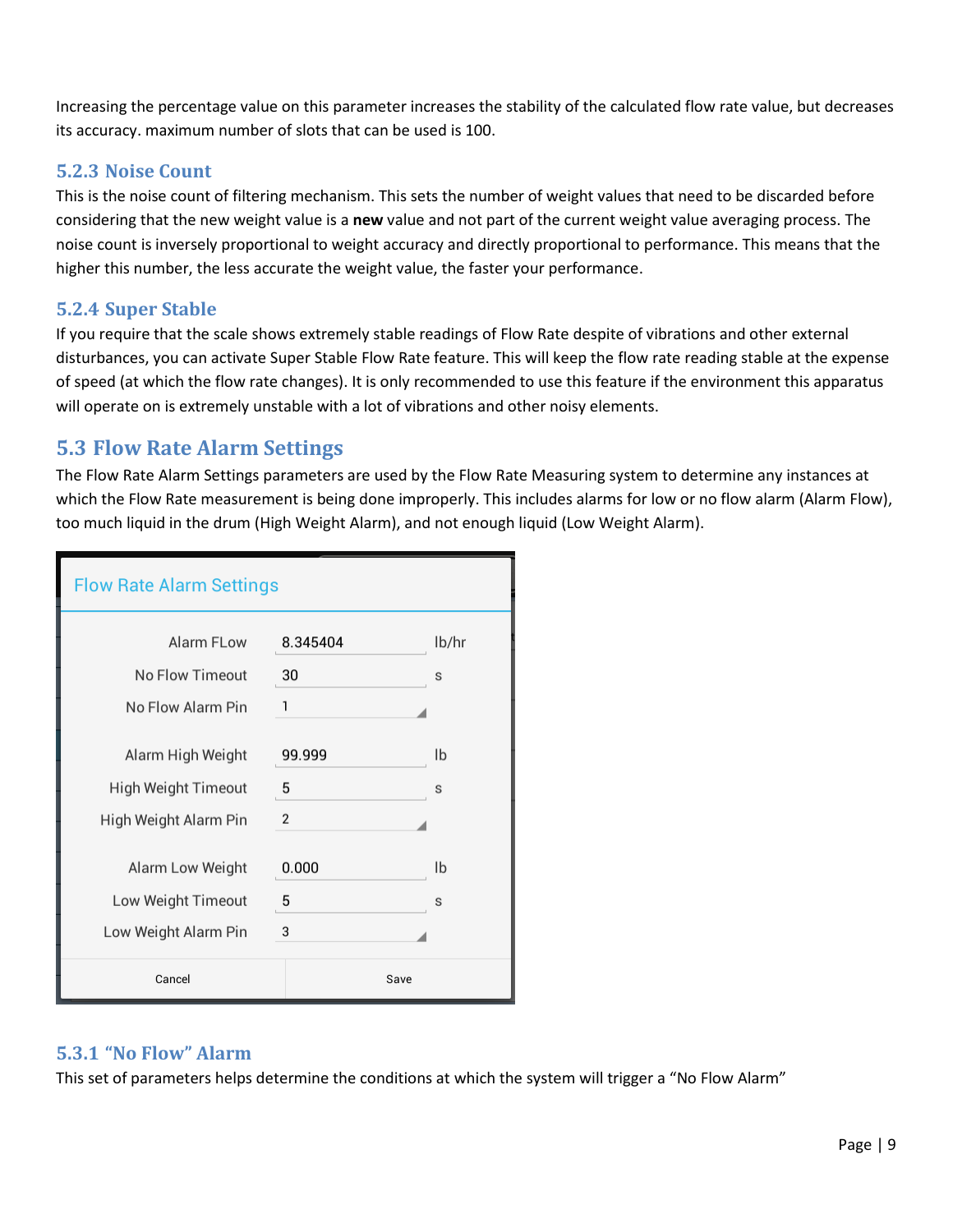#### *5.3.1.1 Alarm Flow*

The Alarm Flow Rate is the minimum flow rate at which the system will not go into "No Flow" Alarm. If the flow rate falls below this value, the system will produce a "No Flow" alarm at the specified output.

The minimum flow rate is set to a factory default of 8.3 lb/hr. This value corresponds to a flow rate of 1 gallon of water per hour. Any value set below this threshold is invalid no matter what the specific gravity is specified to be. However, the user may set values above this minimum value without limitations.

Notice that the minimum flow rate displayed in gallons/hour will reflect the specific gravity specified in the setup screen. For example, if the liquid has a specific gravity of 1, the minimum flow rate displayed will show 1 gal/hr. If the specific gravity of the liquid is 0.673 (Hexene), then the minimum flow rate will displayed will be 1.5 gal/hr. Consequently, the user cannot set the minimum flow rate below the one specified in gallons per hour. The minimum flow rate in gallons per hour will always correspond to a flow rate of 8.3 lb/hr.

#### *5.3.1.2 No Flow Alarm Timeout*

This alarm is a timeout specification that notifies the user when there is zero flow from the system. This is a forced timeout that is independent from the "No Flow" Alarm feature described earlier.

If the Flow Rate calculation has been activated and there is no actual flow of liquids, then the "No Flow Timeout" Alarm will go off at the specified time by the user. This feature uses the same alarm voltage outputs as the "No Flow" alarm voltage outputs.

#### *5.3.1.3 No Flow Alarm Pin*

The "No Flow" Alarm Pin is the output that will be triggered when a "No Flow" alarm has occurred. This can be set to one specific output. By default, this is set to **Setpoint Output #1**. For reference on Setpoint outputs, see Section 16.7 of the Instruction Manual, or take a look at a snapshot of output connector diagram in [Section 5.4](#page-10-1)

#### <span id="page-9-0"></span>**5.3.2 High Weight Alarm**

This set of parameters helps determine the conditions at which the system will trigger a "High Weight Alarm"

The scale will trigger a designated output for high weight alarms if the weight specified in this field is reached. By default, the high weight alarm output is set to **Setpoint Output #2.**

The definitions for High Weight Timeout and High Weight Alarm Pin are similar to the No Flow parameters described above in Section 5.3.1.

#### <span id="page-9-1"></span>**5.3.3 Low Weight Alarm**

This set of parameters helps determine the conditions at which the system will trigger a "Low Weight Alarm"

The scale will trigger a designated output for low weight alarms if the weight specified in this field is reached. By default, the low weight alarm output is set to **Setpoint Output #3.**

The definitions for Low Weight Timeout and Low Weight Alarm Pin are similar to the No Flow parameters described above in Section 5.3.1.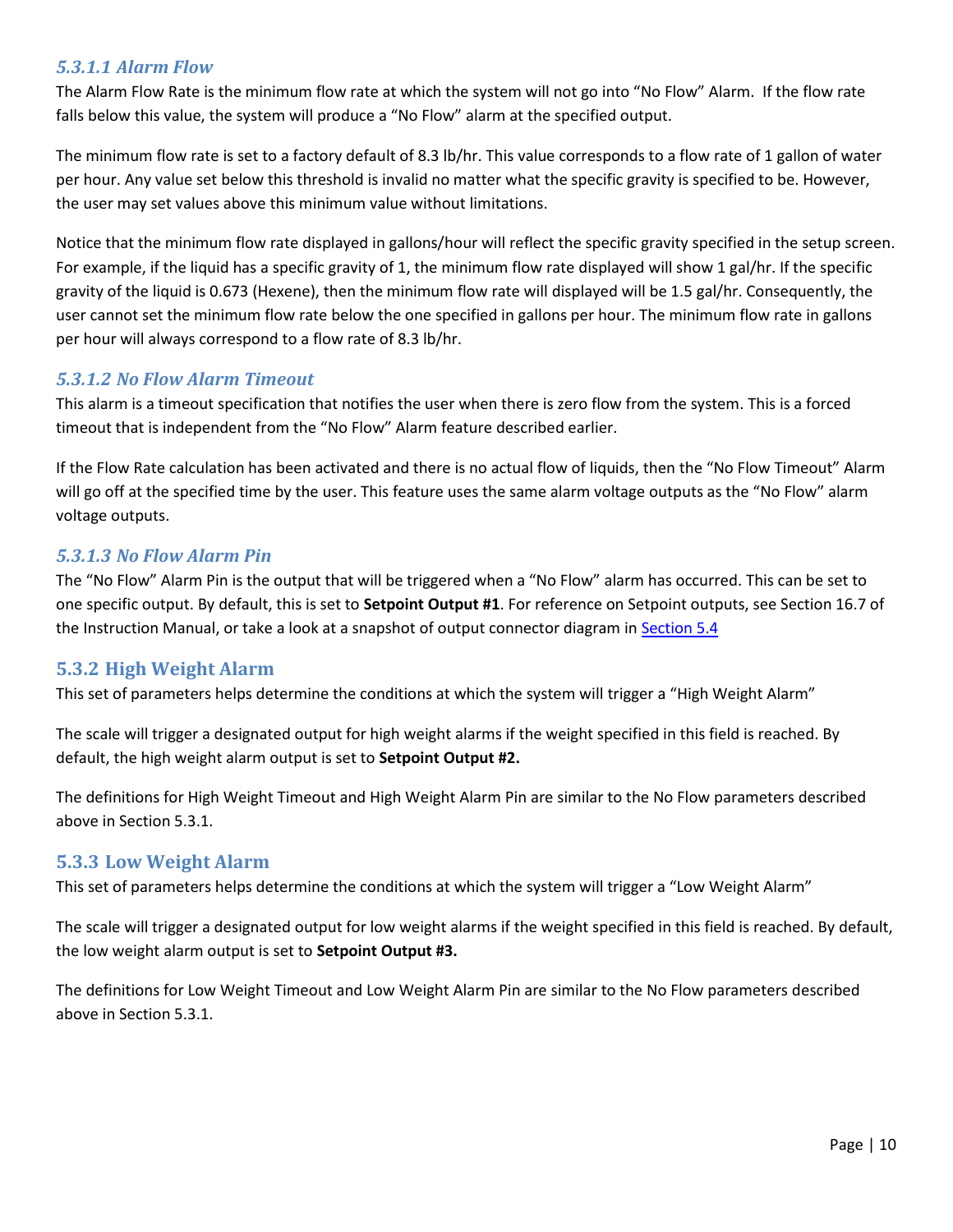#### <span id="page-10-0"></span>**5.3.4 Notes on Low and High Weight Alarms**

Both the Low weight and high weight values specified in the Flow Rate System Setup are responsive to the gallons unit just like the "No Flow" alarm value. Consequently, the gallons specified in these fields are dependent on the specific gravity value specified here.

## <span id="page-10-1"></span>**5.4 Alarm Output Connector and Pin Diagram**



| <b>SETPOINT</b> | PIN |
|-----------------|-----|
| 1               | 8   |
| $\overline{2}$  | 7   |
| 3               | 6   |
| 4               | 11  |
| 5               | 12  |
| 6               | 13  |
| 7               | 14  |
| 8               | 15  |
| POWER (3.3VDC)  | 10  |
| <b>GND</b>      | q   |

## <span id="page-10-2"></span>**6 DATA OUTPUT**

The current Flow Rate being measured on the scale can be sent out to any optional available digital output such as RS232, USB, Ethernet or Wi-Fi Terminal/Socket.

For more detailed description on how to utilize these outputs, please refer to the Arlyn UpScale User Manual available on Arlyn Scales website at [https://www.arlynscales.com/product-manuals-specification-sheets/.](https://www.arlynscales.com/product-manuals-specification-sheets/)

## <span id="page-10-3"></span>**6.1 Flow Rate Data Frame**

The following is the output frame from the scale when Flow Rate is activated.

[DATE] [TIME] [GROSS WEIGHT] [UNIT] [NET WEIGHT] [UNIT] [FLOW RATE] [FLOW RATE UNIT]

#### **Example:**

05/30/2018 15:32:31 25.761 lb 10.761 lb 1.000 lb/hr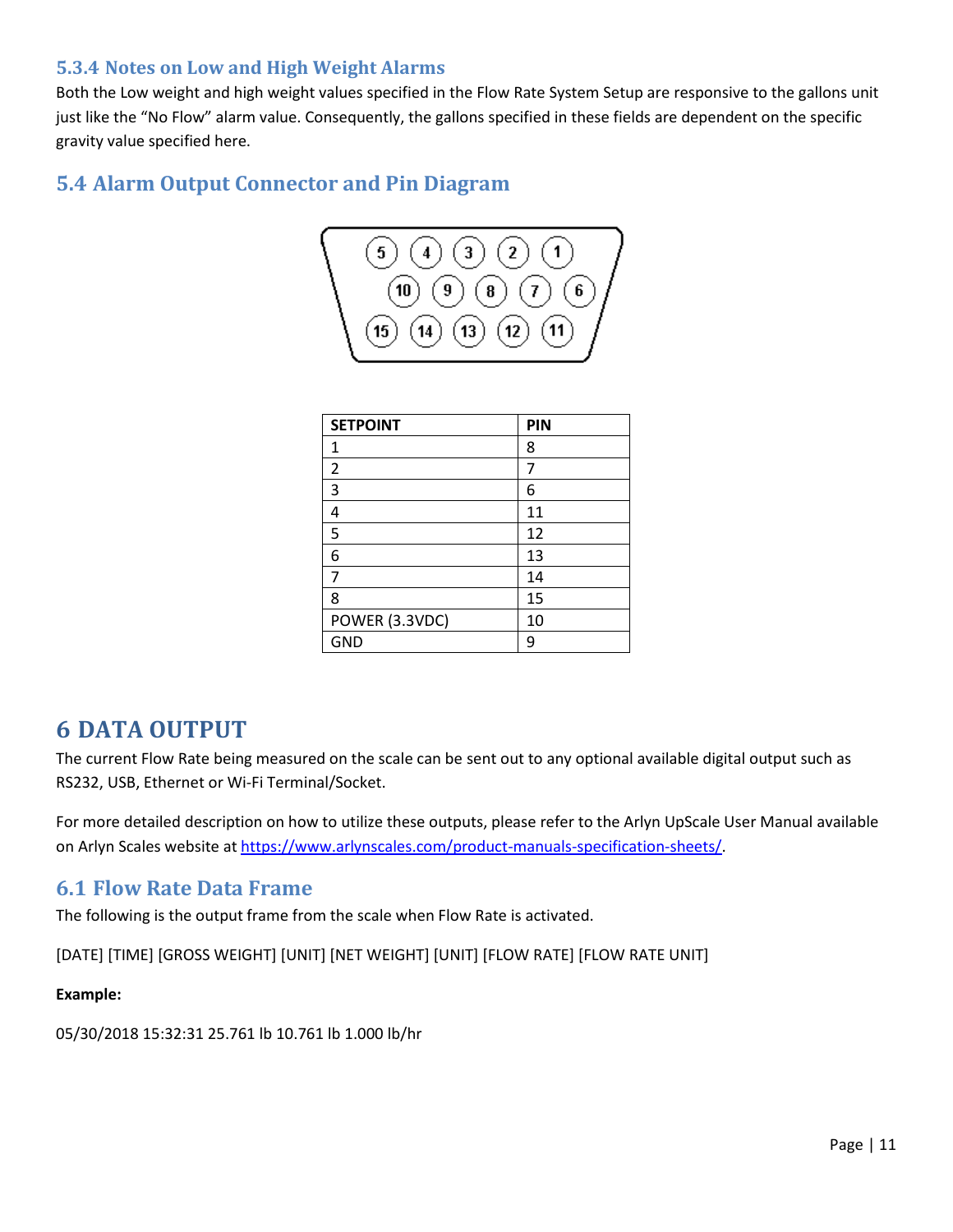## <span id="page-11-0"></span>**6.2 Data Output Methods**

The data can either be queried by sending a command to the scale or the data can be streamed out at a defined period or by pressing the PRINT key on the scale.

To retrieve the data from the scale, the command is **"~\*P\*~"** without quotes. For more information on types of commands to be sent, refer to Page 9 of the Arlyn UpScale User Manual.

## <span id="page-11-1"></span>**7 LIMITED WARRANTY**

Arlyn Scales warrants that your Arlyn Scales equipment and systems, when properly installed will operate per written specifications. All systems and components are warranted against defects in materials and workmanship for a period of one year.

Arlyn Scales warrants that the equipment sold hereunder will conform to the written specifications authorized by Arlyn Scales. Arlyn Scales warrants the equipment against faulty workmanship and defective materials. If any equipment fails to conform to these warranties, Arlyn Scales will, at their option, repair or replace such goods returned within the warranty period subject to the following conditions:

- 1. Upon discovery by Buyer of such nonconformity, Arlyn Scales will be given prompt written notice with a detailed explanation of the alleged deficiencies.
- 2. Return Materials Authorization Number (RMA#) must be obtained from Arlyn Scales Technical Support department for any equipment to be returned to Arlyn Scales for warranty replacement or repair. Failure to do so will result in delay for repair or replacement, or could result in equipment lost in shipment, at the expense of the Buyer.
- 3. RMA# must be obtained by calling Arlyn Scales Technical Support at (800) 645-4301 ext. 101.
- 4. Individual electronic components returned to Arlyn Scales for warranty purposes must be packaged to prevent electrostatic discharge (ESD) damage in shipment.
- 5. Examination of such equipment by Arlyn Scales confirms that the nonconformity actually exists, and was not caused by accident, misuse, neglect, alteration, improper installation, improper repair or improper testing; Arlyn Scales will be the sole judge of all alleged non-conformities.
- 6. Such equipment has not been modified, altered or changed by any person other than Arlyn Scales.
- 7. Arlyn Scales will have reasonable time to repair or replace the defective equipment. The buyer is responsible for shipping both ways.
- 8. In no event will Arlyn Scales be responsible for travel time, or on-location repairs, including assembly or disassembly of equipment, nor will Arlyn Scales be liable for the cost of any repairs made by others.

THESE WARRANTIES EXCLUDE ALL OTHER WARRANTIES, EXPRESSED OR IMPLIED, INCLUDING WITHOUT LIMITATION WARRANTIES OF MERCHANTABILITY OR FITNESS FOR A PARTICULAR PURPOSE. ARLYN SCALES WILL NOT, IN ANY EVENT, BE LIABLE FOR INCIDENTAL OR CONSEQUENTIAL DAMAGES.

ARLYN SCALES AND BUYER AGREE THAT ARLYN SCALES SOLE AND EXCLUSIVE LIABILITY HEREUNDER IS LIMITED TO REPAIR OR REPLACEMENT OF SUCH GOODS. IN ACCEPTING THIS WARRANTY, THE BUYER WAIVES ANY AND ALL OTHER CLAIMS TO WARRANTY.

SHOULD THE SELLER BE OTHER THAN ARLYN SCALES, THE BUYER AGREES TO LOOK ONLY TO THE SELLER FOR WARRANTY CLAIMS.